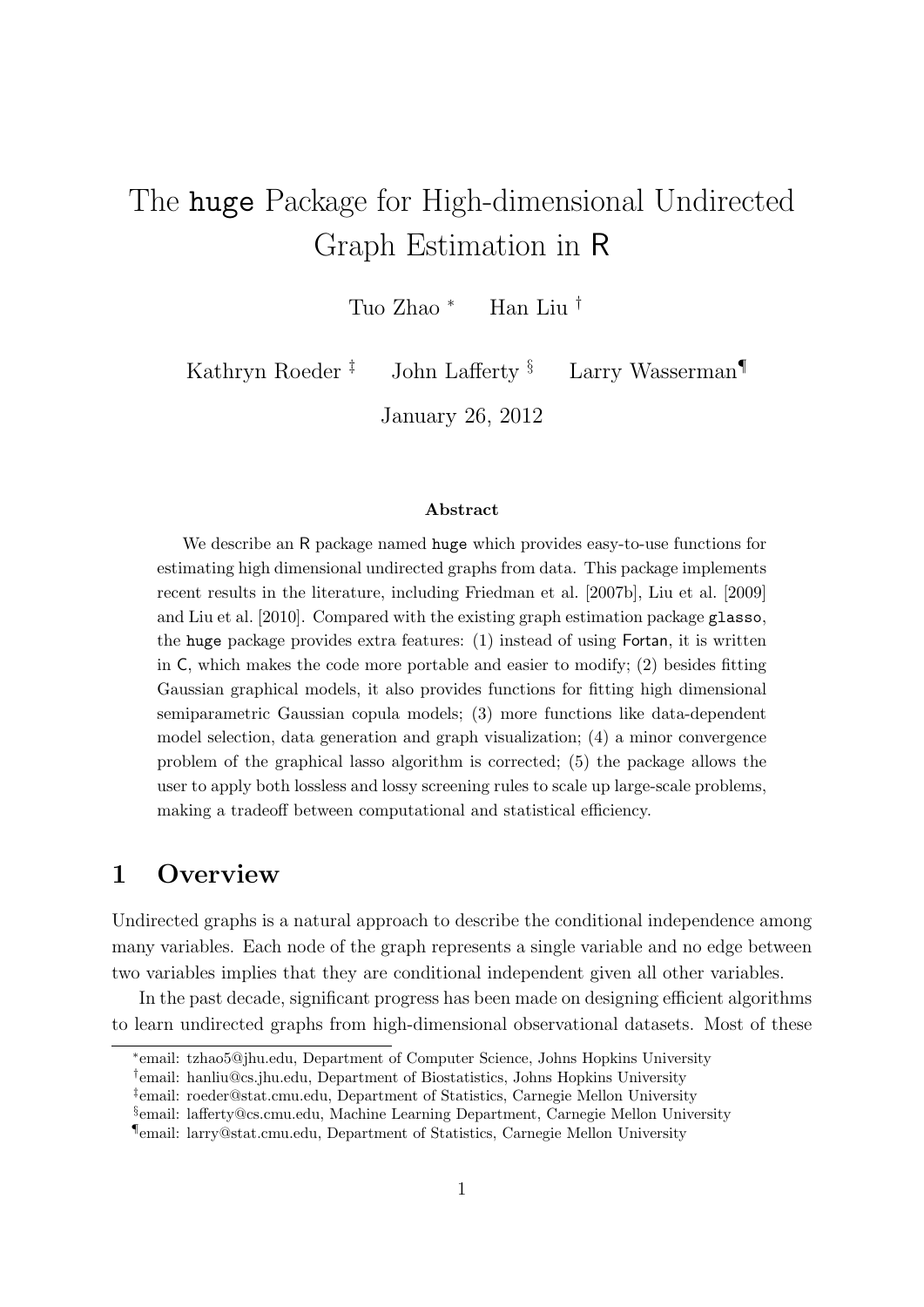methods are based on either the penalized maximum-likelihood estimation [Friedman et al., 2007b] or penalized regression methods [Meinshausen and Bühlmann, 2006]. Existing packages include glasso, Covpath, CLIME and parcor. In particular, the glasso package has been widely adopted by statisticians and computer scientists due to its friendly user-inference and efficiency. There are also other graph estimation packages such as GeneNet and sna, but they are not targeting on conditional independence graph estimation.

In this vignette, we describe a newly developed R package named huge (High-dimensional Undirected Graph Estimation). Compared with glasso, the core engine of huge is coded in C, making modifications of the package more accessible to researchers from the computer science and signal processing communities. The package includes a wide range of functional modules, including data generation, data preprocessing, graph estimation, model selection, and visualization. Many recent methods have been implemented, including the nonparanormal [Liu et al., 2009] method for estimating a high dimensional Gaussian copula graph, the StARS [Liu et al., 2010] approach for stability-based graphical model selection, and correlation screening [Fan and Lv, 2008] for graph estimation. The package supports two modes of screening, lossless [Witten et al., 2011, Mazumder and Hastie, 2011a] and lossy screening. The user can select the desired screening level to scale up to larger problems, but this introduces some estimation bias. This package also addresses some minor convergence problem of the graphical lasso algorithm.

#### 2 Background

#### 2.1 Gaussian Graphical Models

The Gaussian Graphical Models assumes that the observations have a multivariate Gaussian distribution with mean  $\mu$ , and covariance matrix Σ. The conditional independence can be implied by the inverse covariance (concentration) matrix  $\Omega = \Sigma^{-1}$ . If  $\Omega_{jk} = 0$ , then the i-th variable and j-th variables are conditional independent given all other variables. Thus it makes sense to impose an  $\ell$  penalty for the estimation of  $\Omega$ , to increase its sparsity, and the sparse pattern of  $\Omega$  is essentially the same as the adjacency matrix of the underlying undirected graph.

Meinshausen and Bühlmann [2006] take a simple approach to this problem and they estimate a sparse graphical model by the following minimization problem,

$$
\widehat{\mathcal{G}} = \underset{\mathcal{G} \in \mathbb{R}^{d \times d}, \mathcal{G}_{jj} = 0}{\text{argmin}} \frac{1}{2} \text{Tr}(\mathcal{G}^T S \mathcal{G}) - \text{Tr}(\mathcal{G}^T S) + \lambda \|\mathcal{G}\|_1 \text{ for all } j = 1, ..., d
$$
 (1)

where S denotes the sample covariance matrix and  $\lambda > 0$  is the regularization parameter controlling the sparsity level. (2.1) is equivalent to fitting lasso to each variable, using the others as predictors. The component  $\Omega_{ij}$  is then estimated to be non-zero if either the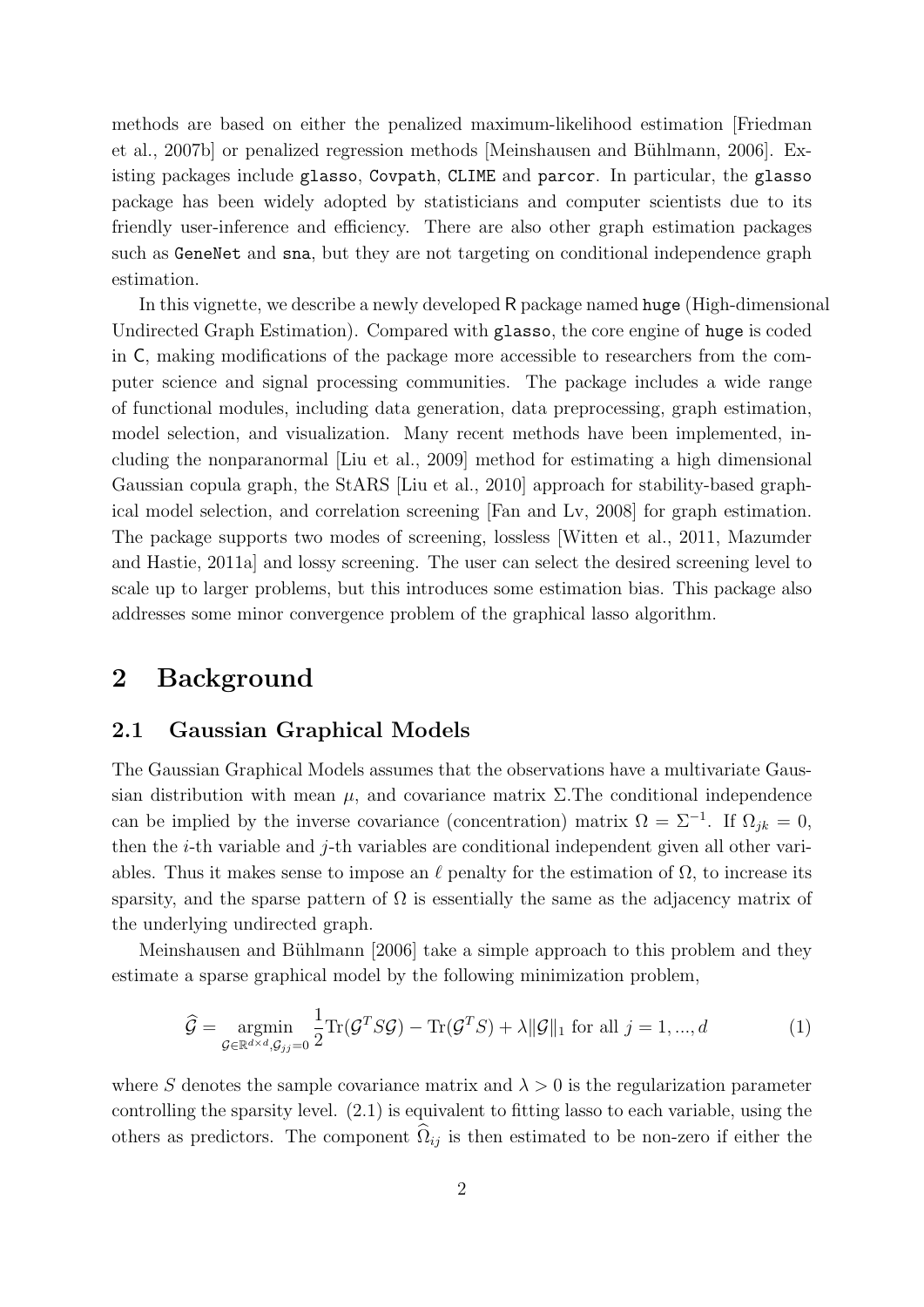estimated coefficient of variable i on j,  $(\widehat{G}_{ij})$ , or the estimated coefficient of variable j on i,  $(\widehat{\mathcal{G}}_{ii})$ , is non-zero (alternatively they use an AND rule), i.e.  $\widehat{\mathcal{G}}$  has the same sparse pattern as  $\Omega$ . They show that asymptotically, this consistently estimates the sparse pattern of  $\Omega$ .

Other authors have proposed algorithms for the exact maximization of the  $\ell_1$ -penalized log-likelihood and also formulates the estimation of  $\Omega$  as a convex minimization problem,

$$
\widehat{\Omega} = \underset{\Omega \in \mathbb{R}^{d \times d}, \Omega \succ 0}{\operatorname{argmax}} \log |\Omega| - \operatorname{Tr}(\Omega^T S) - \lambda ||\Omega||_1 \tag{2}
$$

Banerjee et al. [2008] establish that the simpler approach of Meinshausen and Bühlmann [2006] can be viewed as an approximation to the exact problem. While (2) can numerically estimate  $\Omega$ , which usually leads to more possible applications.

In our implementation of the package huge, we exploit many suggested tricks and practices from Friedman et al. [2007b,a, 2010a]. We solve using coordinate descent and (2) using block coordinate descent. They are both combined with active set and covariance update tricks. We also modify the warm start trick to address the potential divergence problem of the graphical lasso algorithm [Mazumder and Hastie, 2011b].

Remark 1. Meinshausen and Bühlmann [2006] is more efficient than Banerjee et al. [2008] in computation, but the degrees of nodes for the estimation are usually restricted, since we cannot get the non-zeros entries more than the sample size in each  $\ell_1$ -regularized regression problem.

Remark 2. Both Meinshausen and Bühlmann [2006] and Banerjee et al. [2008] can asymptotically recover the true sparsity pattern under the irrepresentable condition and a suitable choice of regularization. When the condition is violated or the regularization parameter is not well tuned, it is highly difficult to achieve perfect recovery.

#### 2.2 Gaussian Copula Models

Gaussian copula models extends the Gaussian graphical models by marginally transforming the variables using smooth monotone functions. The underlying distribution is still assumed to be d-variate Gaussian distribution  $N(0, \Sigma)$  by introducing a collection of monotone functions  $f_j$ 's such that  $(f_1(X_1),..., f_d(X_d))^T \sim N(0, \Sigma)$ . The primary goal of the nonparanormal is to estimate the underlying sample covariance matrix for a better recovery of the underlying undirected graph [Liu et al., 2009].

Suppose we have *n* observations for *j*-th variable,  $x_{1j},...,x_{nj}$ , we sort all *n* observations and get the corresponding rank  $u_{1j},...,u_{nj}$ . Let  $\Phi$  denote the Gaussian CDF function,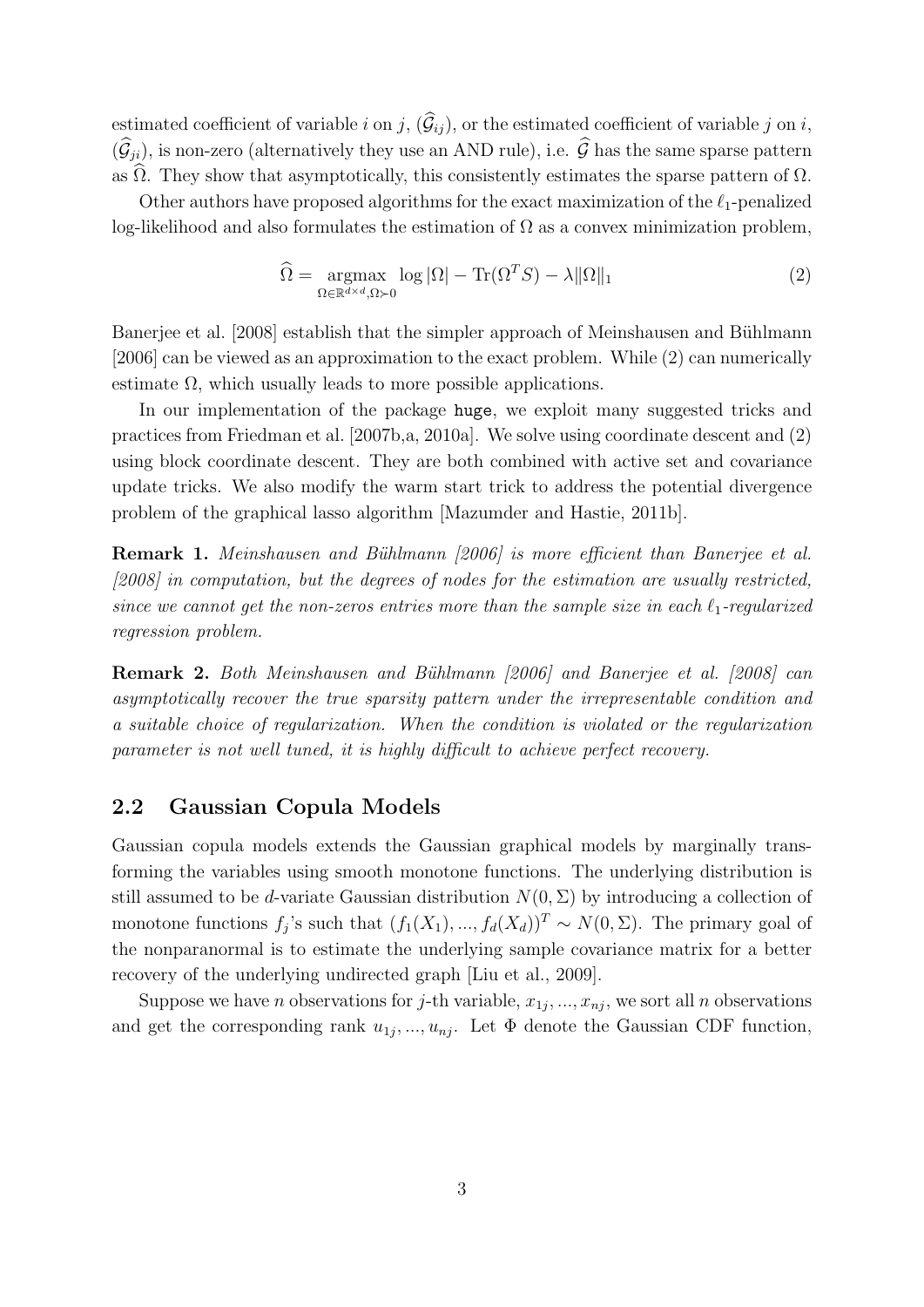then we can estimate the transformed data using:

$$
\hat{f}_j(x_{ij}) = \Phi^{-1}(\hat{u}_{ij}) \text{ or } \hat{f}_j(x_{ij}) = \begin{cases} \Phi^{-1}(\delta) & \text{if } \hat{u}_{ij} \leq \delta \\ \Phi^{-1}(\hat{u}_{ij}) & \text{if } \delta < \hat{u}_{ij} \leq 1 - \delta \\ \Phi^{-1}(1 - \delta) & \text{if } \hat{u}_{ij} > 1 - \delta \end{cases}
$$
(3)

where

$$
\hat{u}_{ij} = \frac{u_{ij}}{n+1} \text{ and } \delta = \frac{1}{4n^{1/4}\sqrt{\pi \log n}}.\tag{4}
$$

#### 2.3 Screening

Although efficient algorithms have been developed, it is still very difficult to efficiently solve large scale problem. In the past few years, several fast screening method have been proposed to address the fast pre-selection before graph estimation. They aim to first reduce the high dimension to the moderate size with the informative variables preserved. Then the refined algorithm can be further applied.

In our implementation, we provide an optional procedure Fan and Lv [2008] to Meinshausen and Bühlmann [2006]. In each lasso problem, we can select the variables having larger sample correlation with the response. Since Fan and Lv [2008] only guarantee under certain regularity condition, it can preserve the informative variables with a large probability. We refer it as the lossy screening rule.

We further extended Fan and Lv [2008] to Friedman et al. [2007b]. If  $S_{ij} \leq \lambda$ , then we will set no edge between the *i*-th and *j*-th variable. In fact the graph generated by our lossy screening based on correlation can also roughly approximate the underlying partial correlation graph Friedman et al. [2010a]. Due to its low computational cost, it has been widely applied in biomedical research [Langfelder and Horvath, 2008].

Witten et al. [2011], Mazumder and Hastie [2011b] also establish a very simple rule to pre-select the nodes before graph estimation. If  $S_{ij} \leq \lambda$  for all  $j \neq i$ , then the *i*-th variable will be a isolated node in the final estimator. Eventually we only need to estimate a small block of the inverse covariance matrix. This screening rule is derived from the perspective of convex optimization (KKT condition), and doesn't affect the statistical efficacy. We refer it to the lossless screening rule.

### 3 Design and Implementation

The package huge aims to provide a general framework for high-dimensional undirected graph estimation. Six functional modules (M1-M6) facilitate a flexible pipeline for analysis (Figure 1).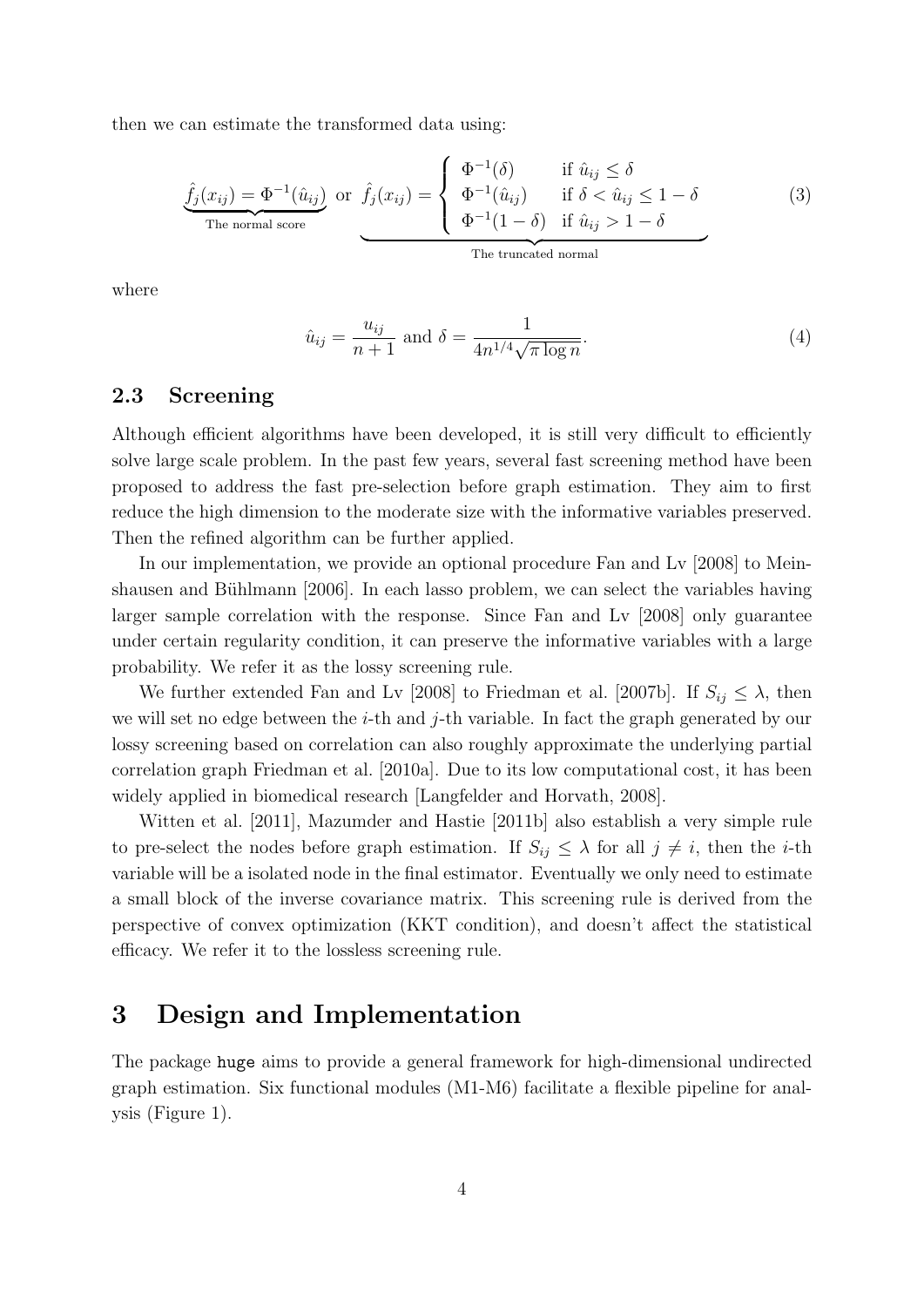

Figure 1: The graph estimation pipeline.

M1. Data Generator: The function huge.generator() can generate multivariate Gaussian data with different undirected graph structures, including hub, cluster, band, scale-free, and Erdös-Rényi random graphs. The sparsity level of the graph structures and signal-to-noise ratios can also be adjusted by users.

M2. Semiparametric Transformation: The function huge.npn() implements the nonparanormal method [Liu et al., 2009] for estimating a semiparametric Gaussian copula model by truncated normal or normal score. Computationally, the estimation of a nonparanormal transformation only requires one pass through the data matrix.

Remark 3. Although in the existing high-dimensional theory, the truncation has been proved to be asymptotically consistent and no corresponding result has been established for normal score, we find the normal score also has a good performance in practice.

M3. Graph Screening: The scr argument in the main function huge() controls the use of large-scale correlation screening before graph estimation. The function supports two types of screening rules,lossless screening and lossy screening. The lossless screening method is from Witten et al. [2011], Mazumder and Hastie [2011b] and the lossy screening method is from Fan and Lv [2008]. Such screening procedures can greatly reduce the computational cost and achieve equal or even better estimation by reducing the variance at the expense of an increase in bias.

M4. Graph Estimation: Similar to the glasso package, the method argument in the huge() function supports two estimation methods: (i) the Meinshausen-Bühlmann covariance selection algorithm [Meinshausen and Bühlmann, 2006] and (ii) the graphical lasso algorithm [Friedman et al., 2007b, Banerjee et al., 2008]. One difference between huge and glasso is that we implement all the core components using C instead of Fortran. The code is also memory-optimized using sparse matrix data structures so that it can handle larger datasets when estimating and storing full regularization paths. We also provide an additional graph estimation method based on thresholding the sample correlation matrix. Such an approach is computationally efficient and has been widely applied in biomedical research [Langfelder and Horvath, 2008].

Remark 4. We find the graphical lasso algorithm may fail to converge using the warm start trick when estimating the solution path. We proposed a modified warm start trick and explained the reason of the failure for the original warm start trick in the Appendix.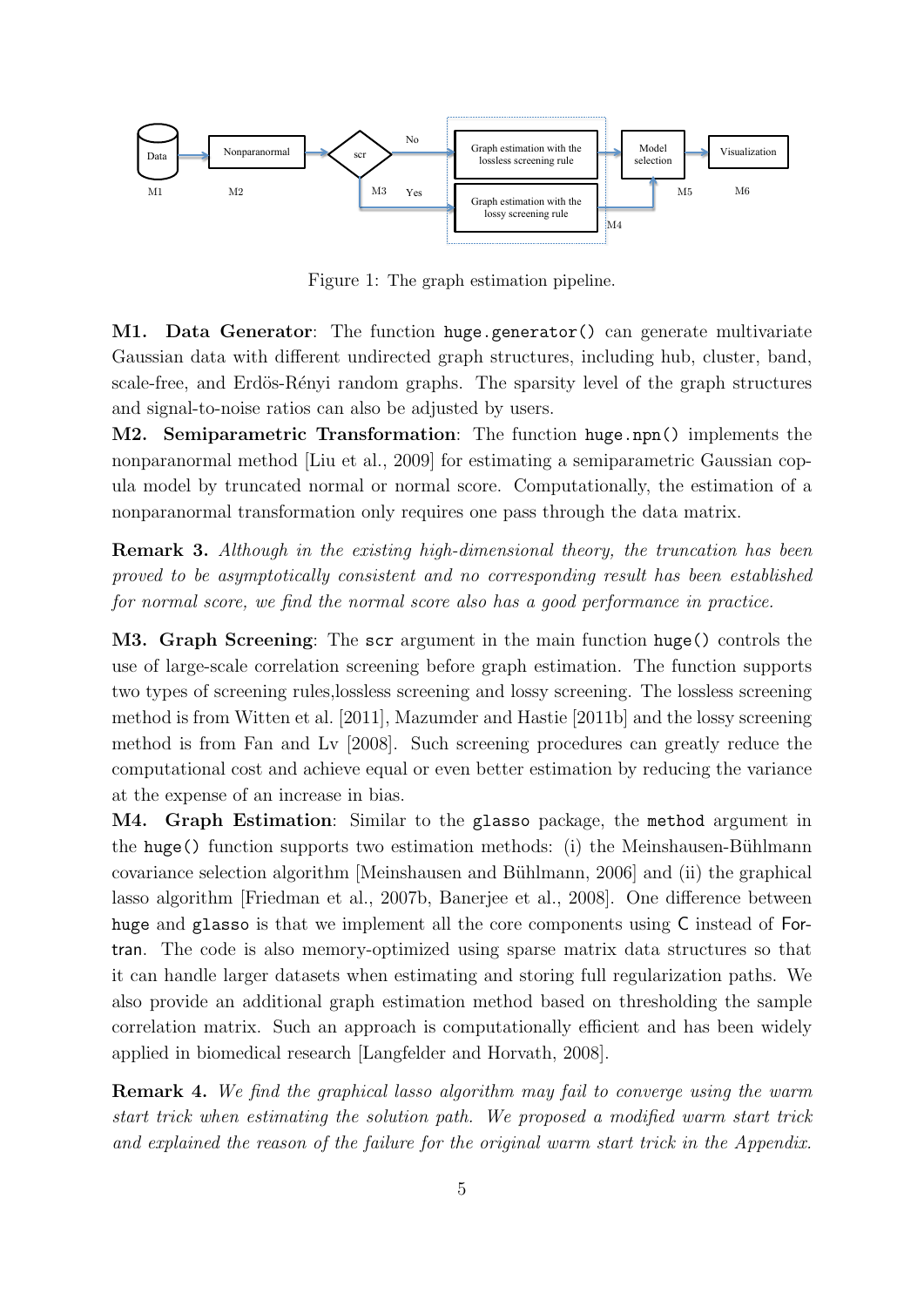M5. Model Selection: The function huge.select() provides three regularization parameter selection methods: the stability approach for regularization selection (StARS) [Liu et al., 2010]; a modified rotation information criterion (RIC) [Lysen, 2009]; and the extended Bayesian information criterion [Foygel and Drton, 2010]. The latter approach is a likelihood-based model selection criterion that is only applicable for the graphical lasso method. StARS conducts many subsampling steps to calculate variability score using the U-statistics, which is computationally intensive but can be trivially parallelized. RIC is closely related to the permutation approach for model selection and scales to large datasets.

Remark 5. Under certain regularity condition, StARS is partially consistent and suffers overselection. The performance of StARS also depends on the tuning grid chosen by user.

Remark 6. RIC randomly rotates the variables for each sample multiple times and selects the minimum regularization which generates all zero estimated using rotated data. It has no theoretical guarantee of the consistent recovery and often suffers serious underselection or overselection.

M6. Graph Visualization: The plotting functions huge.plot() and plot() provide visualizations of the simulated data sets, estimated graphs and paths. The implementation is based on the igraph package. Due to the limits of igraph, sparse graphs with only up to 2,000 nodes can be visualized.

## 4 User Interface by Example

We illustrate the user interface by two simple examples. The first one is based on the simulated data generated by huge.generator(),

```
> library(huge) # Load the package huge
> L = huge.generator(n=200,d=200,graph="hub") # Generate data with hub structures
> X = L$data; X.pow = X^3/sqrt(15) # Power Transformation
> X.npn = huge.npn(X.pow) # Nonparanormal
> out.mb = huge(X.pow,nlambda=30)    # Estimate the solution path
> out.npn = huge(X.npn,nlambda=30)
> huge.roc(out.mb$path,L$theta) # Plot the ROC curve
> huge.roc(out.npn$path,L$theta)
> mb.stars = huge.select(out.mb,criterion="stars",
+ stars.thresh=0.05) # Select the graph using StARS
> npn.stars = huge.select(out.npn,criterion="stars",stars.thresh=0.05)
> mb.ric = huge.select(out.mb) # Select the graph using RIC
> npn.ric = huge.select(out.npn)
```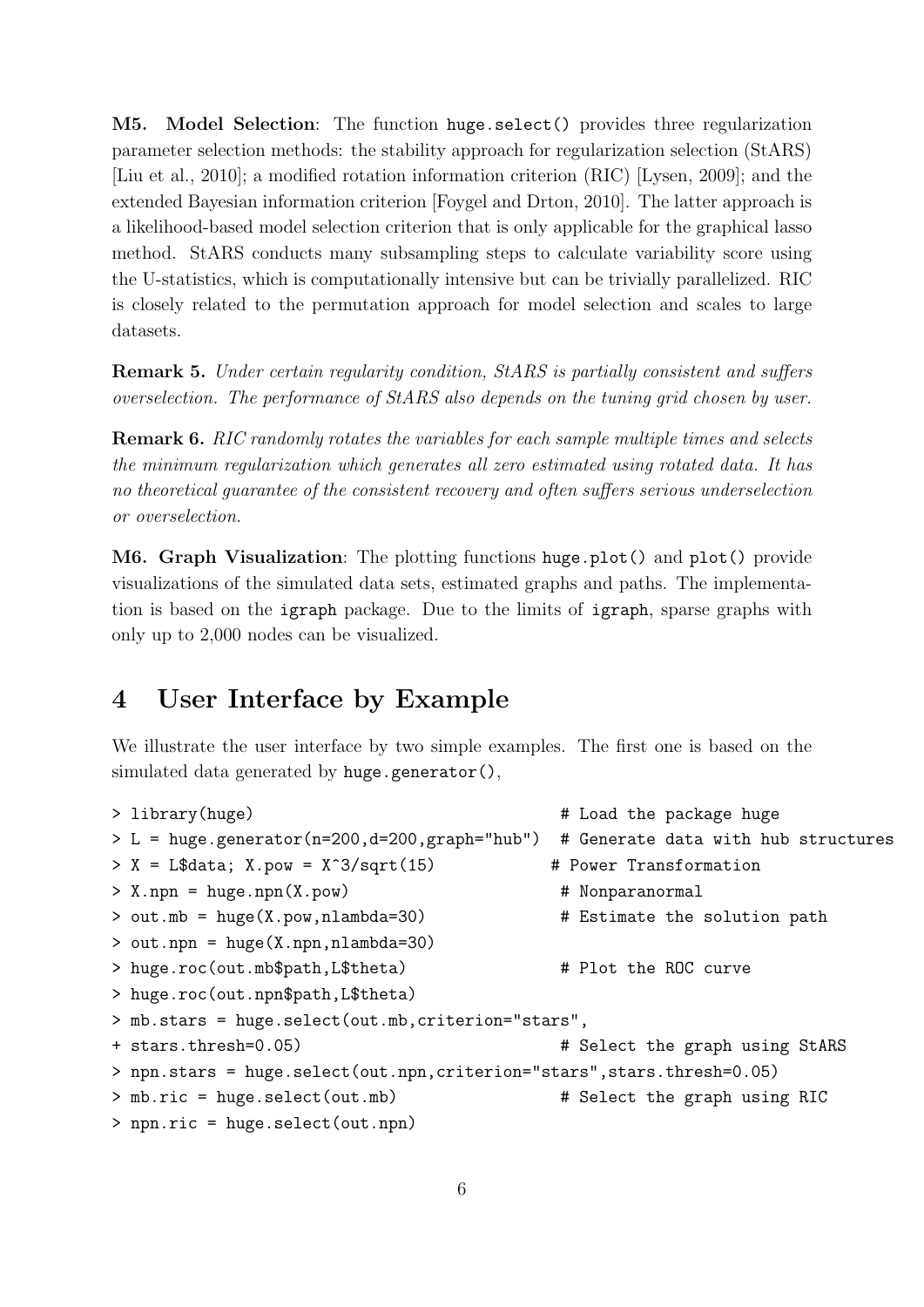

Figure 2: Simulated results w/o nonparanormal



Figure 3: Simulated results w/ nonparanormal

We generate 200 samples following a 200-dimensional Gaussian distribution with the hub structure, then transform the data using power transformation, which preserves the population mean and population variance. The graph is estimated by Meinshausen and Bühlmann [2006] by default. The program automatically sets up a sequence of 30 regularization parameters and estimates the corresponding graph path. The results w/o and w/ non paranormal are shown in Figure 2 and Figure 3 respectively. We can see a significant improvement by using nonparanormal. As mentioned in the previous section, the StARS and RIC yields a overselected and a underselected graph respectively.

The second example is based on a stock market data which we contribute to the huge package. We acquired closing prices from all stocks in the S&P 500 for all the days that the market was open between January 1, 2003 and January 1, 2008. This gave us 1258 samples for the 452 stocks that remained in the S&P 500 during the entire time period.

```
> data(stockdata) # Load the stock data
> Y = log(stockdata$data[2:1258,]/stockdata$data[1:1257,]) # Preprocessing
```
Here the data have been transformed by calculating the log-ratio of the price at time  $t$ to price at time  $t - 1$ , and then standardized by subtracting the mean and adjusting the variance to one.

```
> Y.npn = huge.npn(Y, npn.func="truncation") \qquad # Nonparanormal
```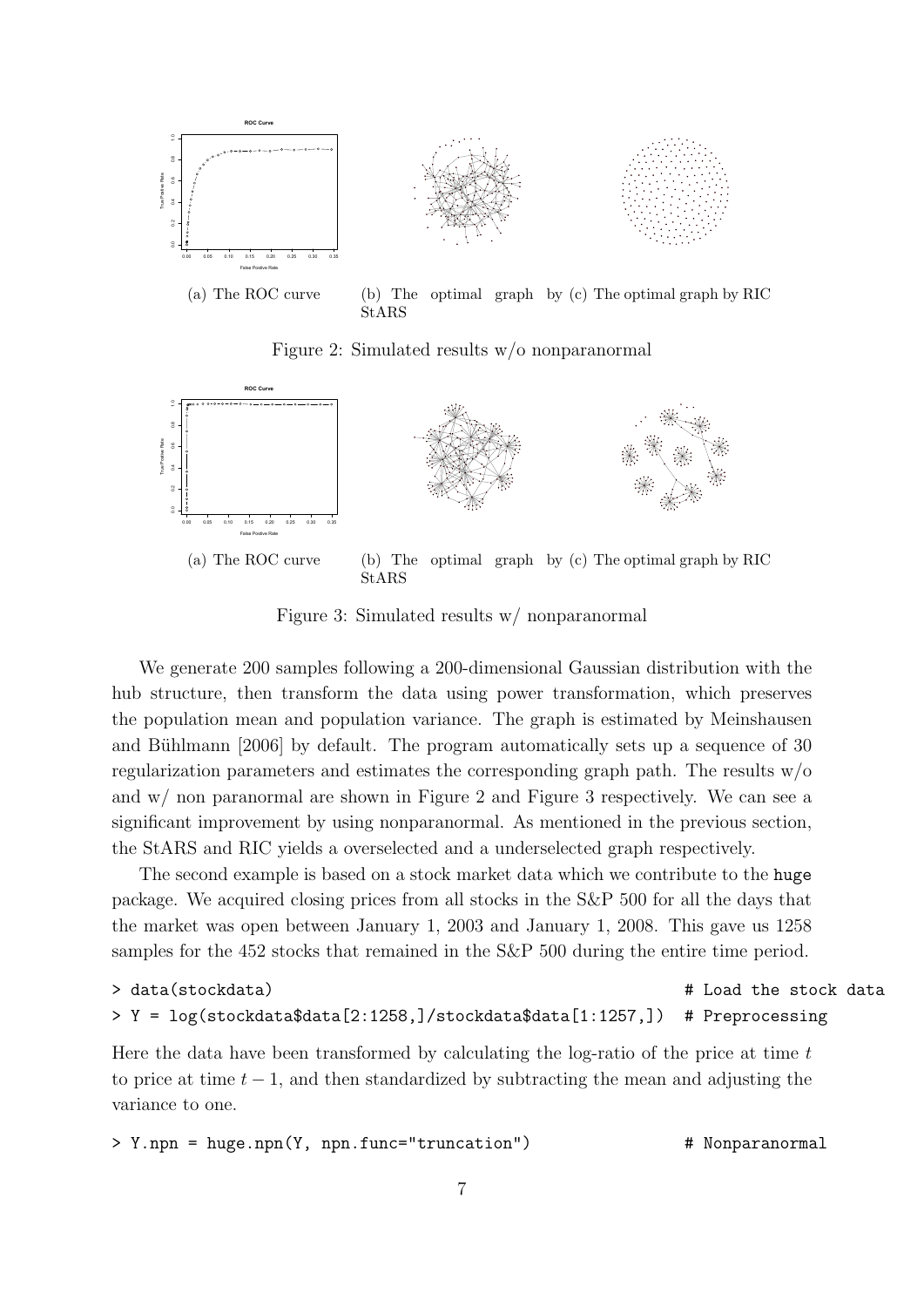```
> out.npn = huge(Y.npn,method = "glasso", nlambda=40,lambda.min.ratio = 0.4)
> out = huge(Y,method = "glasso", nlambda=40,lambda.min.ratio = 0.4)
```
Here the nonparanormal transformation is applied to the data, and the graph is estimated using the graphical lasso (the default is the Meinshausen-Bühlmann estimator). The program automatically sets up a sequence of 40 regularization parameters and estimates the corresponding graph path. The lossless screening method is applied by default. The output of graph estimation using the transformed data is shown in Figure 4. To investigate



Figure 4: The estimated graph path.

the impact of the nonparanormal transformation, we plot points in a subgraph calculated with and without the transformation (Figure 5). Both graphs have the sparsity level at



Figure 5: The estimated glasso graph (left) and nonparanormal graph (right).

about 1% and we can see the different pattern between them. We highlight a dense module in the nonparanormal graph which is much sparser in the corresponding glasso graph. We can see all nodes in this module belong to the same category. This example well demonstrates the power of the nonparanormal method to reveal the relationship beyond the normality assumption.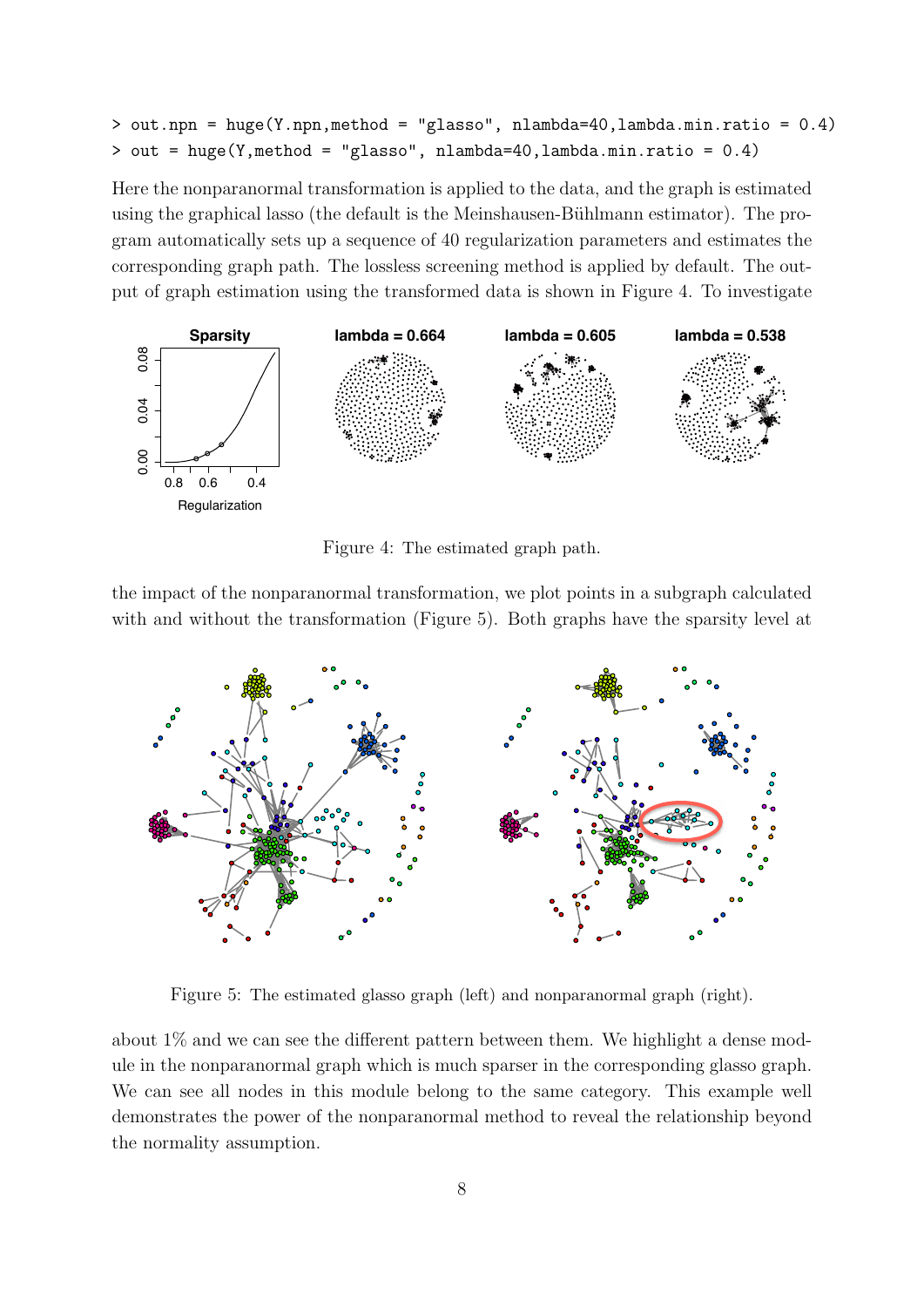### 5 Performance Benchmark

We adopt similar experimental settings as in Friedman et al. [2010b] to compare huge with glasso (ver 1.4). We consider four scenarios with varying sample sizes  $n$  and number of variables d, as shown in Table 1. We simulate the data from three different multivariate normal distributions with null graph (diagonal covariance matrix) and Erdös-Rényi random graph (with probability 0.01 )structures respectively. Timings (in seconds) are computed over 10 values of the corresponding regularization parameter, and the range of regularization parameters is chosen so that each method produced approximately the same number of non-zero estimates. The convergence threshold of both glasso and huge is chosen to be 10<sup>−</sup><sup>4</sup> . All experiments were carried out on a PC with Intel Core i5 3.3GHz processor. Unfortunately, CLIME (ver 1.0) Covpath (ver 0.2), were unable to obtain timing results due to numerical issues. parcor (ver 0.22) failed to get any results in 3 hours.

| Method                            | $d = 1000$<br>$n=100$ | $d = 2000$<br>$n=150$ | $d = 3000$<br>$n=200$ | $d = 4000$<br>$n=300$ |
|-----------------------------------|-----------------------|-----------------------|-----------------------|-----------------------|
| huge-Meinshausen-Bühlmann (lossy) | 2.688(0.140)          | 11.14(0.623)          | 30.47(0.738)          | 223.5(13.14)          |
| huge-Meinshausen-Bühlmann         | 4.032(0.267)          | 37.51(2.254)          | 119.6(3.888)          | 330.6 (25.49)         |
| glasso-Meinshausen-Bühlmann       | 34.38(0.481)          | 245.8(4.143)          | 800.7 (7.652)         | 2694(136.5)           |
| huge-graphical lasso (lossy)      | 34.39 (2.173)         | 246.5(16.18)          | 857.3 (24.18)         | 2015(151.1)           |
| huge-graphical lasso (lossless)   | 43.13(3.461)          | 310.4(28.19)          | 1071(41.51)           | 2510(293.4)           |
| glasso-graphical lasso            | 122.1(5.259)          | 931.4 (45.96)         | 2998 (97.71)          | 7485 (307.5)          |

Table 1: Experimental Results on Null Graph

For Meinshausen-Bühlmann graph estimation, we can see that huge achieves the best performance. In particular, when the lossy screening rule is applied, huge automatically reduces each individual lasso problem from the original dimension  $d$  to the sample size n, therefore even better efficiency can be achieved in settings when  $d \gg n$ . Based on our experiments, the speed up due to the lossy screening rule can be up to 400%.

| $d = 1000$<br>$n=100$ | $d = 2000$<br>$n = 150$ | $d = 3000$<br>$n=200$ | $d = 4000$<br>$n=300$ |
|-----------------------|-------------------------|-----------------------|-----------------------|
| 3.246(0.147)          | 13.47(0.665)            | 35.87(0.97)           | 247.2 (14.26)         |
| 4.24(0.288)           | 42.41(2.338)            | 147.9 (4.102)         | 357.8 (28.00)         |
| 37.23(0.516)          | 296.9(4.533)            | 850.7 (8.180)         | 3095(150.5)           |
| 39.61(2.391)          | 289.9 (17.54)           | 905.6(25.84)          | 2370 (168.9)          |
| 47.86(3.583)          | 328.2 (30.09)           | 1276(43.61)           | 2758 (326.2)          |
| 131.9(5.816)          | 1054(47.52)             | 3463 (107.6)          | 8041 (316.9)          |
|                       |                         |                       |                       |

Table 2: Experimental Results on Random Graph

Unlike the Meinshausen-Bühlmann graph approach, the graphical lasso estimates the inverse covariance matrix. The lossless screening rule [Witten et al., 2011, Mazumder and Hastie, 2011b] greatly reduces the computation required by the graphical lasso algorithm, especially when the estimator is highly sparse. The lossy screening rule can further speed up the algorithm and provides an extra performance boost.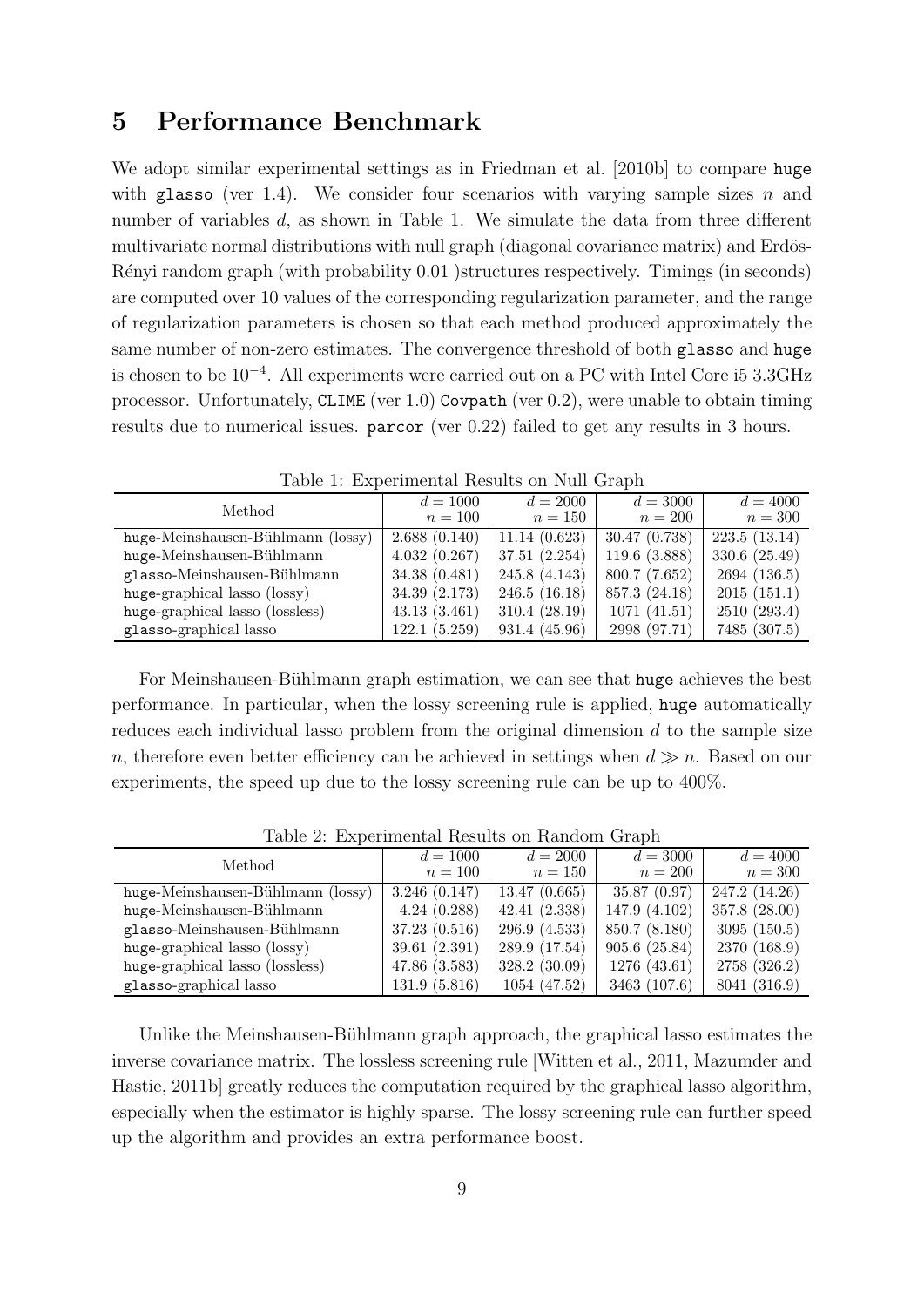# 6 Conclusions

We developed a new package named huge, for high dimensional undirected graph estimation. The package is complementary to the existing glasso package by providing extra features and functional modules. We plan to maintain and support this package in the future.

# 7 Appendix

#### 7.1 A Typical Example of Failure

In the package glasso, the warm start trick begins with the larger regularization parameters and gradually decreases the regularization parameter. However, in real applications, we find this strategy may lead to divergence or other numerical issues sometimes. We first provide an example that glasso fails to converge.

```
> library(huge) # load the package huge
> library(glasso) \uparrow library(glasso)
> data(stockdata) # Load the stock data
> X = log(stockdata$data[2:1258,]/stockdata$data[1:1257,]) # Preprocessing
> out.huge = huge(X,method = "glasso", nlambda=5)
> out.glasso = glassopath(cor(X),rholist = out.huge$lambda[5:1])
```
#### 7.2 A Modified Warm Start trick

From Banerjee et al. [2008], we know a good initial value for the estimated covariance matrix  $\hat{\Sigma}$  should satisfy the constraint

$$
\|\widehat{\Sigma} - S\|_{\infty} \le \lambda \text{ and } \Sigma \succ 0 \tag{5}
$$

where  $S$  is the sample covariance matrix. Otherwise, the algorithm cannot guarantee the positive definiteness of the estimation. Once the positive definiteness is violated in some iteration, the whole algorithm will fail. Now suppose we have a sequence of decreasing regularization parameters  $\lambda_1, ..., \lambda_K$  and for  $\lambda_k$ , we have obtain the estimated covariance matrix as  $\hat{\Sigma}_k$ . By KKT condition, we know

$$
\|\Sigma_k - S\|_{\infty} \le \lambda_k \tag{6}
$$

However, when we use  $\widehat{\Sigma}_k$  as the initial values for estimating  $\widehat{\Sigma}_{k+1}$  corresponding to  $\lambda_{k+1}$ , although  $\widehat{\Sigma}_k \succ 0$  hold, it is highly likely that  $\widehat{\Sigma}_k$  may violate our requirement of (5) when using the regularization parameter  $\lambda_{k+1}$ , since  $\lambda_k > \lambda_{k+1}$ . The glass algorithm may tolerate slight violation sometimes, but when we decrease the regularization parameter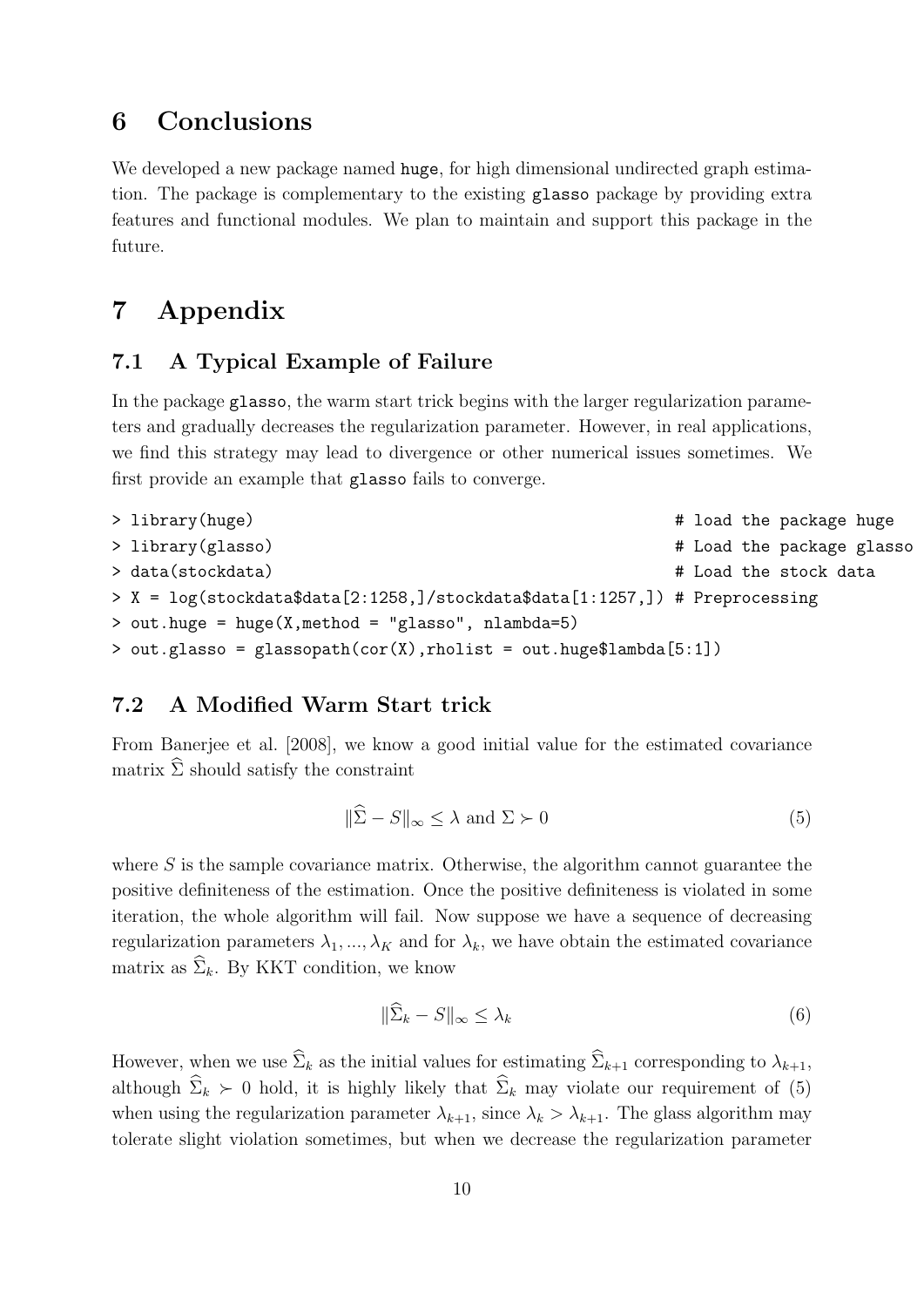too fast, then a failure is highly likely to happen. The phenomenon was also found independently by Mazumder and Hastie [2011b].

In our implementation of the graphical lasso, we actually take the initial covariance matrix as the sample covariance matrix and compute the path using the regularization parameters in the increasing order. We sacrifice a little bit efficiency, but guarantee our huge won't fail due to the warm start trick. Although our strategy is quite counterintuitive, but it works well in practice. In the previous example, huge successful estimated the solution path for only seconds, while glasso showed no intent to stop, thus we killed the corresponding process after 3 hours.

### References

- O. Banerjee, L. E. Ghaoui, and A. d'Aspremont. Model selection through sparse maximum likelihood estimation. Journal of Machine Learning Research, 9:485–516, 2008.
- T. Cai, W. Liu, and X. Luo. A constrained  $l_1$  minimization approach to sparse precision matrix estimation. Technical report, University of Pennsylvania, 2010.
- J. Fan and J. Lv. Sure independence screening for ultrahigh dimensional feature space. Journal of the Royal Statistical Society Series B, 70:849–911, 2008.
- R. Foygel and M. Drton. Extended Bayesian information criteria for Gaussian graphical models. Advances in Neural Information Processing Systems, 2010.
- J. Friedman, T. Hastie, H. Höfling, and R. Tibshirani. Pathwise coordinate optimization. Annals of Applied Statistics, 1(2), 2007a.
- J. Friedman, T. Hastie, and R. Tibshirani. Sparse inverse covariance estimation with the graphical lasso. Biostatistics, 9(3):432–441, 2007b.
- J. Friedman, T. Hastie, and R. Tibshirani. Regularization paths for generalized linear models via coordinate descent. Journal of Statistical Software, 33(1), 2010a.
- J. Friedman, T. Hastie, and R. Tibshirani. Applications of the lasso and grouped lasso to the estimation of sparse graphical models. Technical report, Stanford University, 2010b.
- Vijay Krishnamurthy and Alexandre d'Aspremont. A pathwise algorithm for covariance selection. Optimization for Machine Learning, 2011.
- P. Langfelder and S. Horvath. WGCNA: An R package for weighted correlation network analysis. BMC Bioinformatics, 9, 2008.